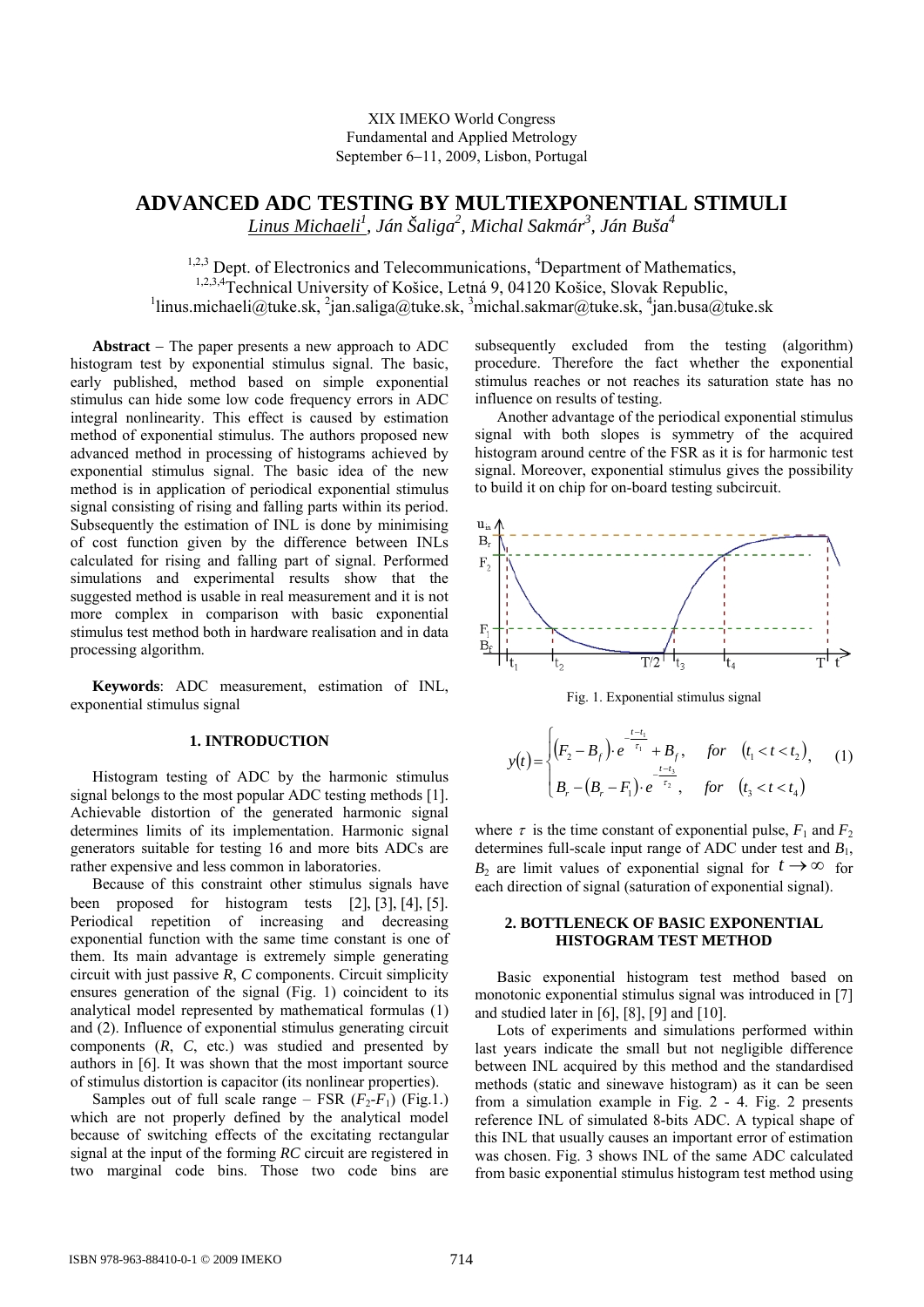monotonic stimulus and Fig. 4 the difference between the reference INL and INL acquired from simulated test.



Fig. 2. Reference INL of simulated ADC



Fig. 3. INL from simulated test by simple monotonic exponential stimulus



Fig. 4. Difference between the reference INL (Fig. 2) and INL from simulated test (Fig. 3)

The difference (error) in Fig. 4 is not zero and also not only caused by finite number of hits in processed histogram. To describe this error the unified error model consisting of Low Code Frequency INL (INL<sub>LCF</sub>) and High Code Frequency (*INL*<sub>HCF</sub>) [11], [7], [12] can be very efficiently applied. Applying this error model on error expressed by the difference of reference and "measured" INL (Fig. 4) we can

assert that the basic monotonic exponential stimulus histogram test method very effectively represents the high code frequency component of ADC under test but partially masks the low code frequency component. This phenomenon is caused by the property of least mean square fit that can mask low code frequency changes in measured INL.

To avoid this masking effect and to improve the accuracy of exponential stimulus histogram test method the new approximation algorithm was proposed for estimation of integral nonlinearities testing using real histogram of the periodical exponential stimulus of both slopes.

## **3. INL ESTIMATION FROM MONOTONIC EXPONENTIAL STIMULUS**

Integral nonlinearity of ADC using monotonic exponential stimulus can be estimated from measured cumulative histogram  $H_{Creal}$  according to the next expression:

$$
INL(k) = \frac{H_{c_{real}}(k) - H_{c_{id}}(k, B)}{H_{id}(k, B)}, \text{ for k=2,3, ... } 2^N - 2. \quad (2)
$$

where  $INL(1) = INL(2^N - 1) = 0$ ,  $H_{id}$  and  $H_{Cid}$  are the ideal histogram and ideal cumulative histogram, respectively, calculated from stimulus parameters as follows (*Q* is the nominal quantization step):

$$
H_{id}(i, B) = \frac{1}{(F_1 + i \cdot Q - B) \cdot \ln\left(\frac{F_2 - B}{F_1 - B}\right)}.
$$
 (3)

The ideal cumulative histogram is:

$$
H_{C_{id}}(k, B) = \frac{\ln\left(\frac{F_1 + k \cdot Q - B}{F_1 - B}\right)}{\ln\left(\frac{F_2 - B}{F_1 - B}\right)}.
$$
 (4)

To calculate simple ideal histogram for monotonic stimulus (rising or falling) and subsequently to determine INL of ADC under test only the parameter *B* of stimulus signal have to be estimated from measured histogram [8]. In praxis the parameter *B* can be estimated only numerically as follows:

$$
\min(CF) = \sum_{k=1}^{2^N-2} \left( H_{c_{\text{real}}}(k) - H_{c_{\text{id}}}(k, B) \right)^2. \tag{5}
$$

The fitting of cumulative histograms is made because the cumulative histogram is more resistant to the superimposed noise and harmonic interferences. It can be done by LMS algorithm by using Newton iteration process (5).

All the expressions hereinabove are independent of stimulus direction and they are valid for rising as well as falling exponential signal.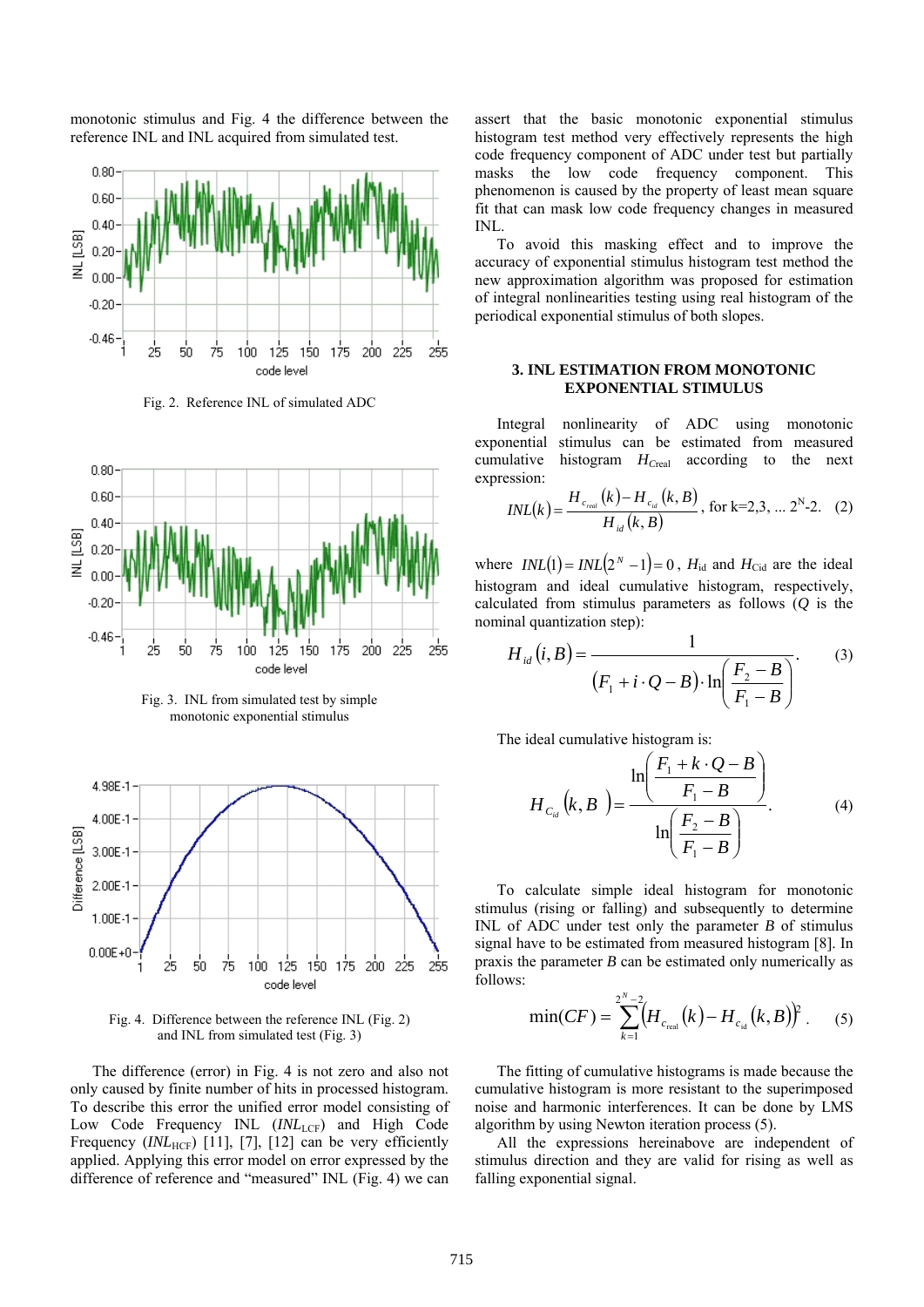## **4. ESTIMATION FOR PERIODICAL STIMULUS WITH BOTH SLOPES.**

To build the ideal histogram for monotonic exponential stimulus, only the parameter *B* must be estimated processing the recorded data. As it was mentioned hereinbefore the best estimation can be done from measured cumulative histogram by LMS fit according to (5).

Generally, for nonmonotonic stimulus according to Fig. 1 two independent constants  $B_r$  and  $B_f$  have to be estimated from two independent cumulative histograms. Applying individual independent estimation according to (5) for each constant will lead to two different INL: *INL*r and *INL*f. Both of them can hide some part of  $INL<sub>LCF</sub>$  as it was shown in section 2 of this paper.

That is why the different data processing method was chosen to process records in nonmonotonic exponential stimulus. Instead of individual independent estimation of *B*<sup>r</sup> and  $B_f$  these constants are estimated in one processing thread minimizing the cost function of two parameters  $(B_r$  and  $B_f$ ) defined as follows:

$$
\min(CF) = \sum_{k=1}^{2^{N}-2} \big( INL(k, B_f) - INL(k, B_r) \big)^{2}
$$
 (6)

In other words the constants  $B_f$  and  $B_r$  are estimated at the condition that both INL *INL*r and *INL*f have to be close each other as much as possible. This approach comes from the idea that INL is the inherent parameter of ADC and ADC INL should be the same for any slope of test stimulus. More over the hysteresis of nowadays ADC that can cause dependence of INL on the stimulus slope is negligible in comparison with INL.

#### **5. EXPERIMENTAL RESULTS**

Proposed algorithm (described in section 4) was verified using simulated model described in section 3. Instead of monotonic stimulus the stimulus according Fig. 1 was applied and the acquired histograms were processed according to formula (6). The final INL is shown in Fig. 5.



Fig. 5. INL from simulated test by non monotonic exponential stimulus (Fig. 1).

Fig. 6 shows the differences between reference INL (Fig. 2) and *INL* estimated by the proposed new method (Fig. 5). The difference representing the error of the new method is much smaller (more than two orders) than error of basic method (Fig. 4). The residual differences are caused mainly by finite number of samples in simulation and residuum of iteration fitting process.



Fig. 6. Difference between the reference INL (Fig. 2) and INL from simulated test by non monotonic stimulus (Fig. 5)

Besides simulations the performance of the proposed method was verified also by real experimental tests. Multifunction data acquisition module USB6009 by National Instruments with 14-bit ADC resolution was used [13]. The module was tested by standardized dynamic histogram testing method using harmonic signal at first. Stimulus signal was generated by ultra-low distortion synthesized function generator Stanford DS360 (20-bit) [14]. The result of this standard test is shown in Fig. 7.



Fig. 7. INL of USB6009 [13] obtained from standardized harmonic stimulus histogram test

Fig. 8 shows INL obtained from the basic monotonic exponential stimulus histogram test (section 3). To compare INL from sinewave test and the monotonic exponential test the difference of INLs was calculated (Fig. 9). The difference that can be supposed to be an estimation of error of basic monotonic exponential stimulus test method is very similar to the results from simulations.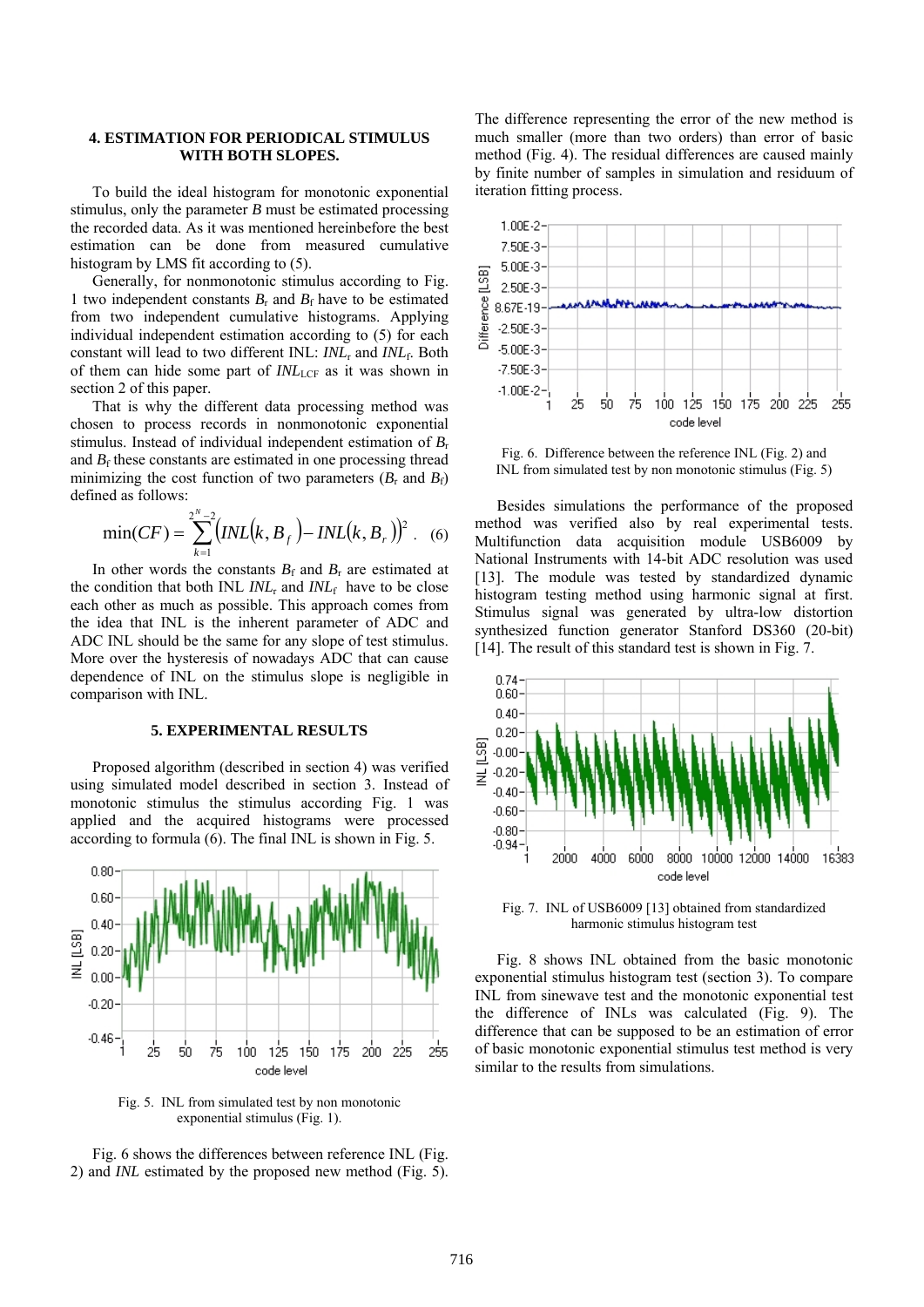

Fig. 8. INL of USB6009 obtained from simple monotonic exponential stimulus histogram test



Fig. 9. Difference between INLs from Fig. 7 and Fig. 8

Fig. 10 shows INL obtained from the new nonmonotonic exponential stimulus histogram test (section 4). Fig. 11 presents the difference between INL from sinewave test and the new one. The difference (Fig. 11) is markedly smaller than difference in Fig. 9. The residual error is probably caused only some imperfections in stimulus signal both sinewave and exponential stimulus.



Fig. 10. INL of USB6009 obtained by advanced exponential stimulus histogram test (nonmonotonic stimulus)



Fig. 11. Difference of INLs from Fig. 7. and Fig. 10.

#### **6. CONCLUSIONS**

A new improved exponential stimulus test method has been introduced in this paper. The method is based on nonmonotonic exponential stimulus. Histograms for each slope of stimulus are processed in one thread with the goal to determine the most probable estimation of INL of ADC under test. The method was treated by simulations and experimental testing. The results compared with results from standardised sinewave histogram test confirm the improvement of this new suggested method in comparison with the basic simple exponential histogram test method.

# **ACKNOWLEDGMENTS**

The work is a part of project supported by the Science Grant Agency of Slovak republic (No. 1/0103/08).

This work was supported by Agency of the Ministry of Education of the Slovak Republic for the Structural Funds of the EU under the project Centre of Information and Communication Technologies for Knowledge Systems (project number: 26220120020).

#### **REFERENCES**

- [1] IEE Std. 1241 *IEEE Standard for Terminology and Test Methods for Analog-to-Digital Converters*, 2000.
- [2] Algeria, F. Arpaia, P. Serra, A. C. Daponte, P.: *ADC histogram test by triangular smallwaves*, Proc. of the 18th IEEE Instrumentation and Measurement Technology Conference IMTC/2001, May 2001, Budapest, Hungary, 1690–1696.
- [3] Belcher, R. A.: *Multi-tone testing of quantizers using time and frequency analysis*, 4th Workshop on ADC Modelling and Testing IWADC'99, Bordeaux, France, 173–177, 1999.
- [4] Min, M. Land, R.: *Modified triangular wave for dynamic quality tests of A/D converters*, Advanced A/D and D/A Conversion Techniques and Their Applications, 154–156, 1999.
- [5] Holub, J. Komárek, M. Macháček, J. Vedral, J.: *Step-Gauss stochastic testing Method application for*